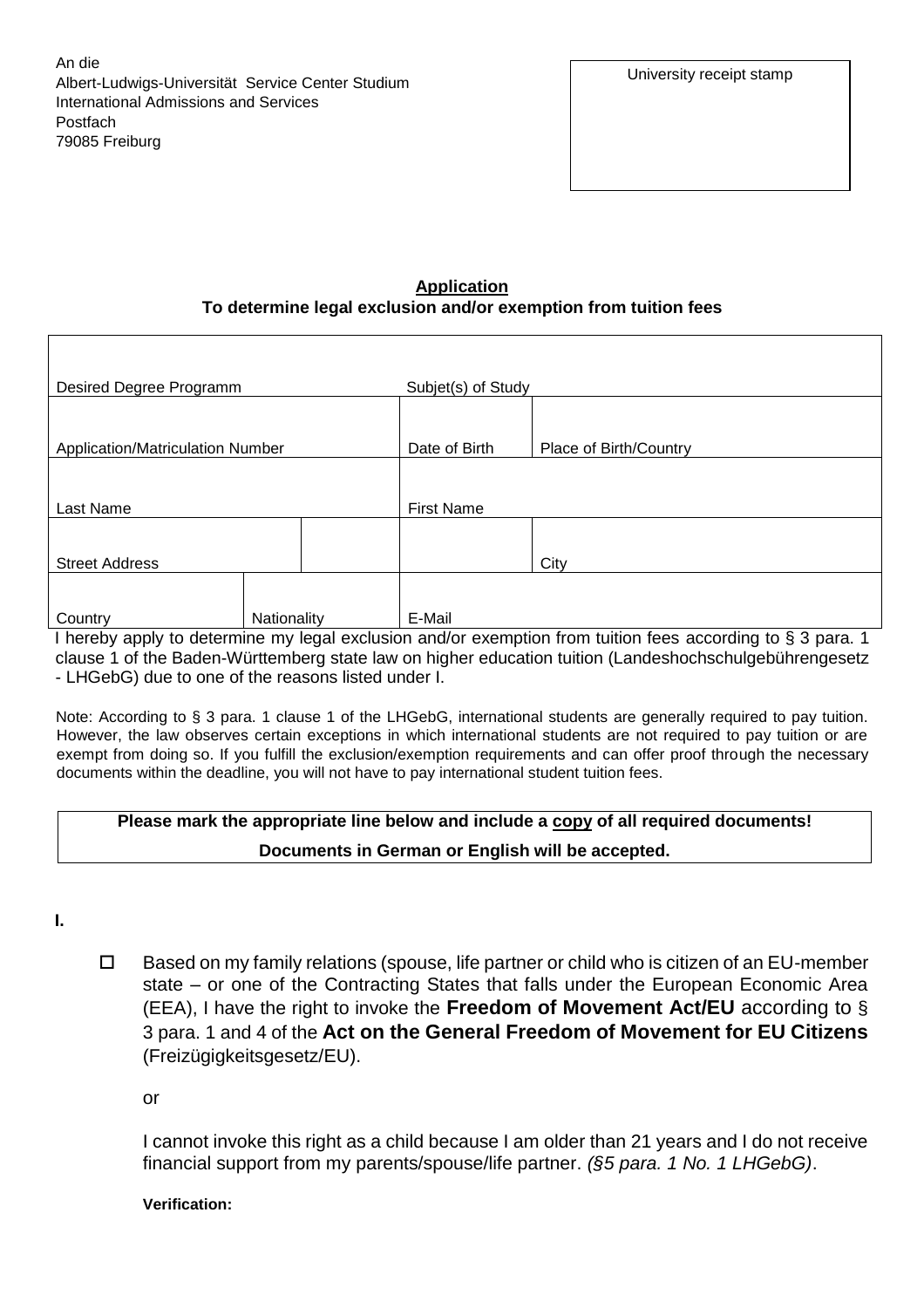- $\square$  Residence card according to § 5 para. 1 clause 1 Freedom of Movement Act/EU or permament EU residence permit (Residence permit-EG) according to § 7a Residence Act/EEA (Aufenthaltsgesetz/EWG) Note: You can apply for the residence card at the appropriate immigration authorities.
- Other:
- $\Box$  I have a settlement permit or an EU permit for permanent residency (Erlaubnis zum Daueraufenthalt-EU) according to the Residence Act *(§ para 1 No. 2 LHGebG)*.

#### **Verification:**

- $\square$  Settlement permit or an EU permit for permanent residency
- $\Box$  My normal place of residency is in Germany. I have been recognized outside the federal territory as a refugee according to the Geneva Refugee Convention (GFK) and have more than just temporary permission to stay in the Federal Republic of Germany (*§ 5 para. 1 No. 3 LHGebG)*.

#### **Verification:**

- $\square$  Entry in your passport or submission of travel documents for refugees according to Art. 28 GFK
- $\Box$  Residency status that allows for more than temporary residency (ex. settlement permit, asylum, etc.)
- $\Box$  I am a displaced person according to the law pertaining to the status of displaced persons in the federal territory *(§ 5 para. 1 No. 4 LHGebG)*.

#### **Verification:**

- $\Box$  Official certificate or entry in your passport replacement papers about your status as a displaced person
- $\Box$  I have a permanent residency within Germany and have a residence permit according to §§ 22, 23 para. 1, 2 or 4, §§ 23 a, 25 Para. 1 or 2, §§ 25 a, 25 b, 28, 37, 38 Para. 1 Clause 1 No. 2 or § 104 a AufenthG

#### or

As a spouse, life partner or child of a foreigner with a settlement permit, I have a residence permit according to §§ 30 or 32 through 34 AufenthG.

*(§ 5 Para. 1 No. 5 LHGebG)*.

#### **Verification:**

- $\Box$  Residence permit according to §§ 22, 23 Para. 1, 2 or 4, §§ 23a, 25 Para. 1 or 2, §§ 25a, 25b, 28, 37, 38 Para. 1 Clause 1 No. 2 or § 104a AufenthG or §§ 30 or 32 through 34 AufenthG
- $\Box$  I have a permanent residence in Germany, have a residence permit according to § 25 Para. 3 or 4 Clause 2 or Para. 5 or § 31 AufenthG and have spent at least 15 consecutive months in Germany without pause either legally, authorized or tolerated by the authorities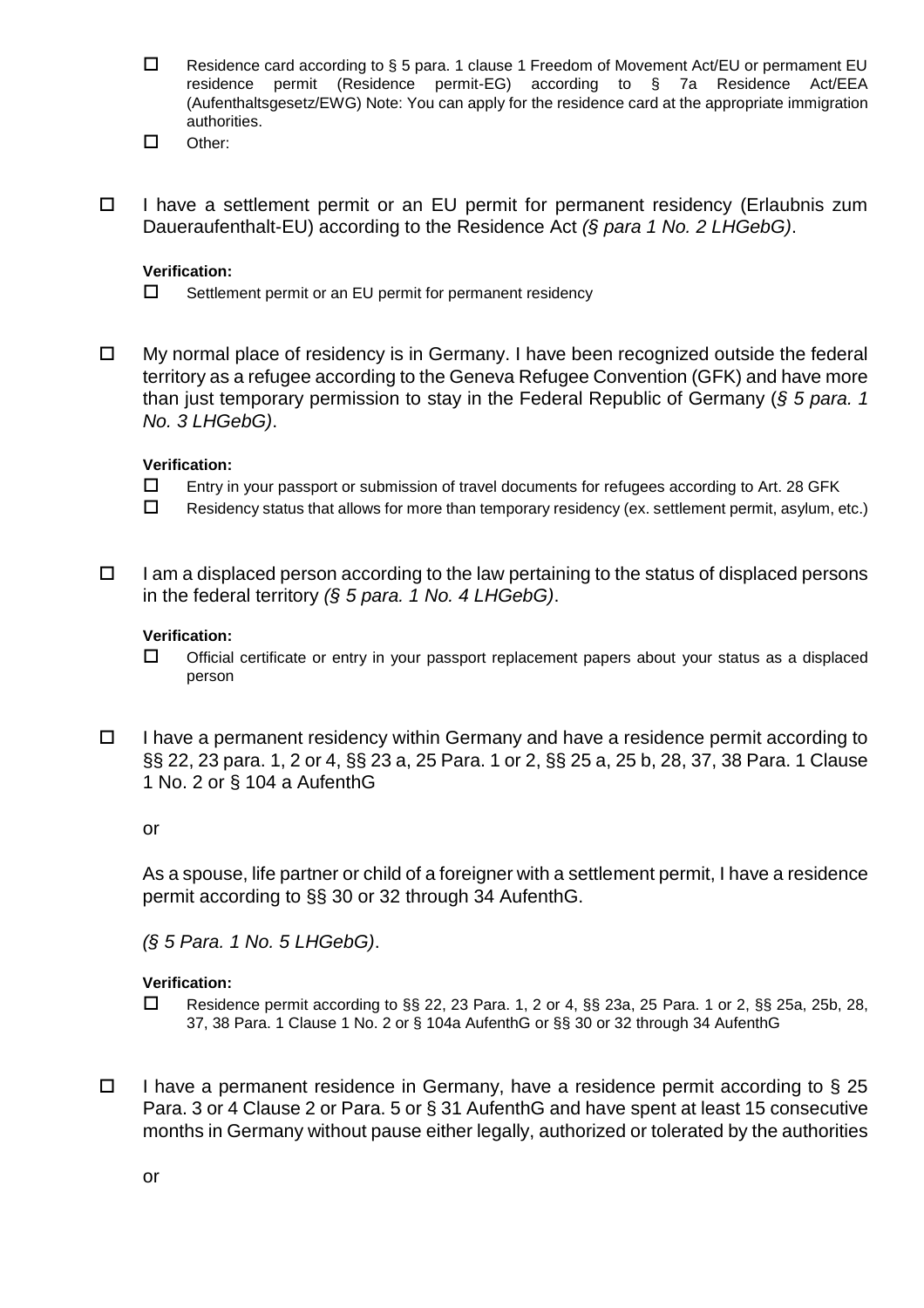I have a permanent residence in Germany, have a residence permit as a spouse, life partner or child of a foreigner with a residence permit according to §§ 30 or 32 through 34 AufenthG and have spent at least 15 consecutive months in Germany without pause either legally, authorized or tolerated by the authorities

*(§ 5 Para. 1 No. 6 LHGebG)*.

### **Verification:**

- $\Box$  Residence permit according to § 25 Para. 3 or 4 Clause 2 or Para. 5 or § 31 AufenthG or according to §§ 30 or 32 through 34 AufenthG
- $\Box$  In the event your residence permit has been issued in fewer than 15 months: Confirmation from the immigration authorities that your residency has lasted at least 15 consecutive months without pause and has been legal, authorized or tolerated by the authorities.
- $\Box$  I am a tolerated foreign national with a permanent residency in Germany and have spent at least 15 consecutive months without pause in Germany, legally, authorized or tolerated by the authorities. (*§ 5 Para. 1 No. 7 LHGebG)*.

## **Verification:**

- $\Box$  Note in your passport about the authorized tolerance or certificate of tolerance
- $\Box$  In the event your residence permit has been issued in fewer than 15 months: Confirmation from the immigration authorities that your residency has lasted at least 15 consecutive months without pause and has been legal, authorized or tolerated by the authorities.
- I have spent a total of five years in Germany and have had regular employment *(§ 5 Para. 1 No. 8 LHGebG)*.

Evidence has to be provided of 60 months in which the income was at the respective month's maximum BAföG level + 20% (= 2014: 716,40 €; 2015: 716,40 €; 2016: 778,80 €; 2017: 778,80 €; 2018: 778,80 €; 2019: 892,80 €; 2020: 902,40 €). Marginal employment ("geringfügige Beschäftigung") cannot be considered.

# **Verification:**

- Tax assessment ("Lohnsteuerbescheid") of all years of employment in Germany
- $\Box$  List of residence permits held during the time of your employment in Germany. (Please contact the responsible Foreigners Office for this document.)

 $\Box$  At least one of my parents has both lived and worked regularly in Germany at least three of the six years before the start of my studies. *(§ 5 Para. 1 No. 9 LHGebG)*.

Evidence has to be provided of 36 months in which the parent's income was at the respective month's maximum BAföG level + 20% (= 2014: 716,40 €; 2015: 716,40 €; 2016: 778,80 €; 2017: 778,80 €; 2018: 778,80 €; 2019: 892,80 €; 2020: 902,40 €). Marginal employment ("geringfügige Beschäftigung") cannot be considered.

# **Verification:**

- $\Box$  Officially translated birth certificate
- $\Box$  Tax assessment ("Lohnsteuerbescheid") of all years of the parent's employment in Germany
- $\Box$  List of residence permits held by the parent during the time of their employment in Germany. (Please contact the responsible Foreigners Office for this document.)